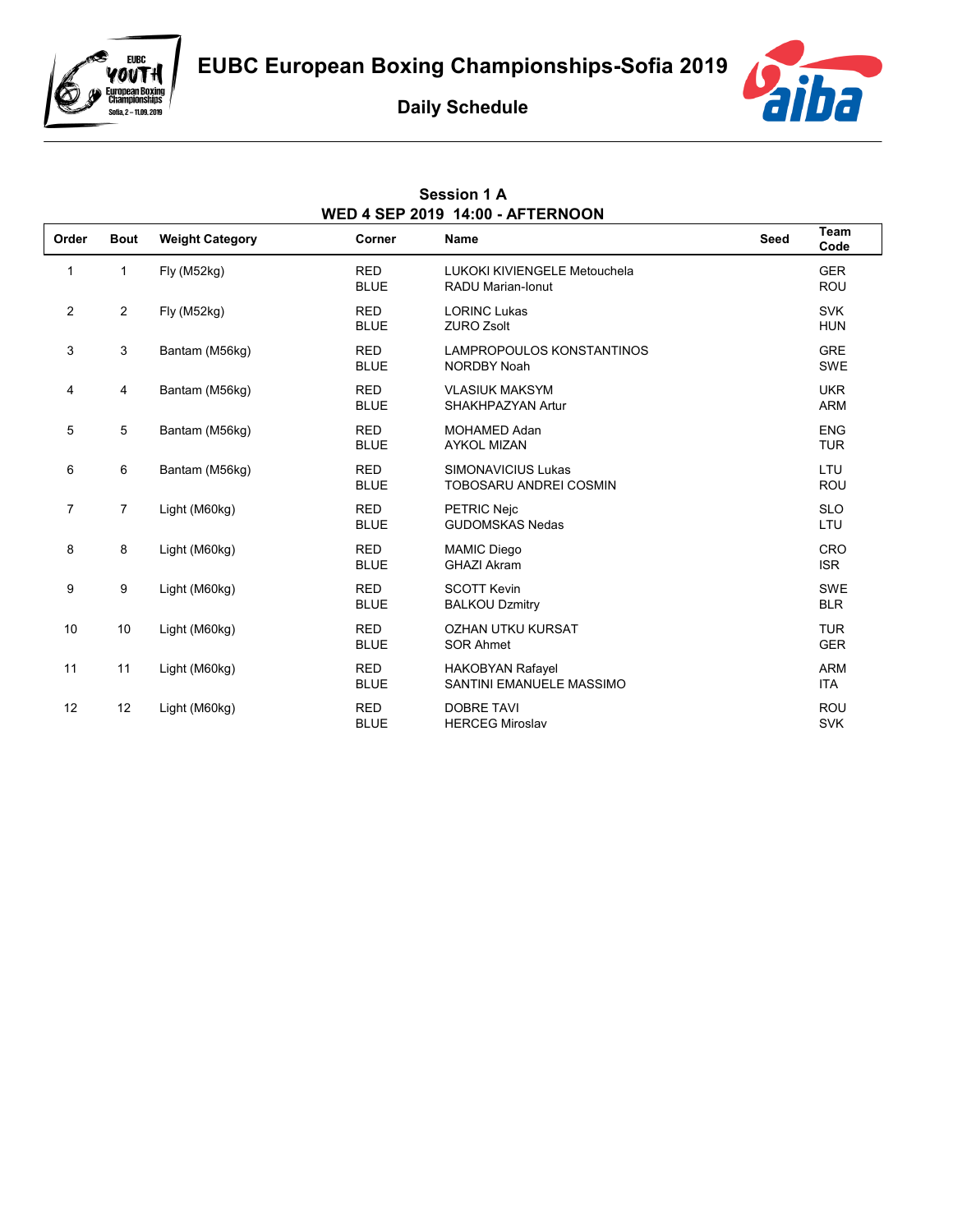

e<br>VOUT H

**European Boxing<br>Championships** Sofia, 2 - 11.09, 2019

## **Daily Schedule**

**Session 2 B**



| <b>WED 4 SEP 2019 14:00 - AFTERNOON</b> |             |                        |                           |                                                            |             |                          |  |
|-----------------------------------------|-------------|------------------------|---------------------------|------------------------------------------------------------|-------------|--------------------------|--|
| Order                                   | <b>Bout</b> | <b>Weight Category</b> | Corner                    | Name                                                       | <b>Seed</b> | Team<br>Code             |  |
| 1                                       | 13          | Fly (M52kg)            | <b>RED</b><br><b>BLUE</b> | <b>DAHLY ALI</b><br><b>GALLAGHER Jude</b>                  |             | <b>UKR</b><br><b>IRL</b> |  |
| $\overline{c}$                          | 14          | Fly (M52kg)            | <b>RED</b><br><b>BLUE</b> | <b>GUMUS SAMET</b><br><b>KHASMETOV Maksud</b>              |             | <b>TUR</b><br><b>AZE</b> |  |
| 3                                       | 15          | Bantam (M56kg)         | <b>RED</b><br><b>BLUE</b> | <b>GODLA Kevin</b><br><b>ISMAEL EL BRIGUI GONZALES</b>     |             | <b>CZE</b><br><b>ESP</b> |  |
| 4                                       | 16          | Bantam (M56kg)         | <b>RED</b><br><b>BLUE</b> | <b>BALOGH Martin</b><br><b>KARANKOU Stanislau</b>          |             | <b>HUN</b><br><b>BLR</b> |  |
| 5                                       | 17          | Bantam (M56kg)         | <b>RED</b><br><b>BLUE</b> | <b>UNSWORTH Billy</b><br><b>BOUAITA SELIM</b>              |             | <b>WAL</b><br><b>FRA</b> |  |
| 6                                       | 18          | Light (M60kg)          | <b>RED</b><br><b>BLUE</b> | <b>BABAYEV ELDAR</b><br><b>MC CARTHY Brandon Killian</b>   |             | <b>AZE</b><br><b>IRL</b> |  |
| $\overline{7}$                          | 19          | Light (M60kg)          | <b>RED</b><br><b>BLUE</b> | <b>GRAU HUGO</b><br>AZIM Adam                              |             | <b>FRA</b><br><b>ENG</b> |  |
| 8                                       | 20          | Light (M60kg)          | <b>RED</b><br><b>BLUE</b> | <b>ILIAS NASEER Warraich</b><br><b>BOZHIDAR Dzhurov</b>    |             | <b>DEN</b><br><b>BUL</b> |  |
| 9                                       | 21          | Light (M60kg)          | <b>RED</b><br><b>BLUE</b> | <b>BAZOK Szabolcs</b><br><b>ZAMOJSKI Oliwier</b>           |             | <b>HUN</b><br><b>POL</b> |  |
| 10                                      | 22          | Light (M60kg)          | <b>RED</b><br><b>BLUE</b> | <b>MARIO MEDIAVILLA VIRLAN</b><br><b>TIMOTIJEVIC Bojan</b> |             | <b>ESP</b><br><b>SRB</b> |  |
| 11                                      | 23          | Light (M60kg)          | <b>RED</b><br><b>BLUE</b> | <b>SACHBAZJAN Narek</b><br><b>BONOVAS MICHAIL</b>          |             | <b>CZE</b><br><b>GRE</b> |  |
| 12                                      | 24          | Light Heavy (M81kg)    | <b>RED</b><br><b>BLUE</b> | <b>BOGATYREV ILIA</b><br><b>MYERS Jason Jonathan</b>       |             | <b>RUS</b><br><b>IRL</b> |  |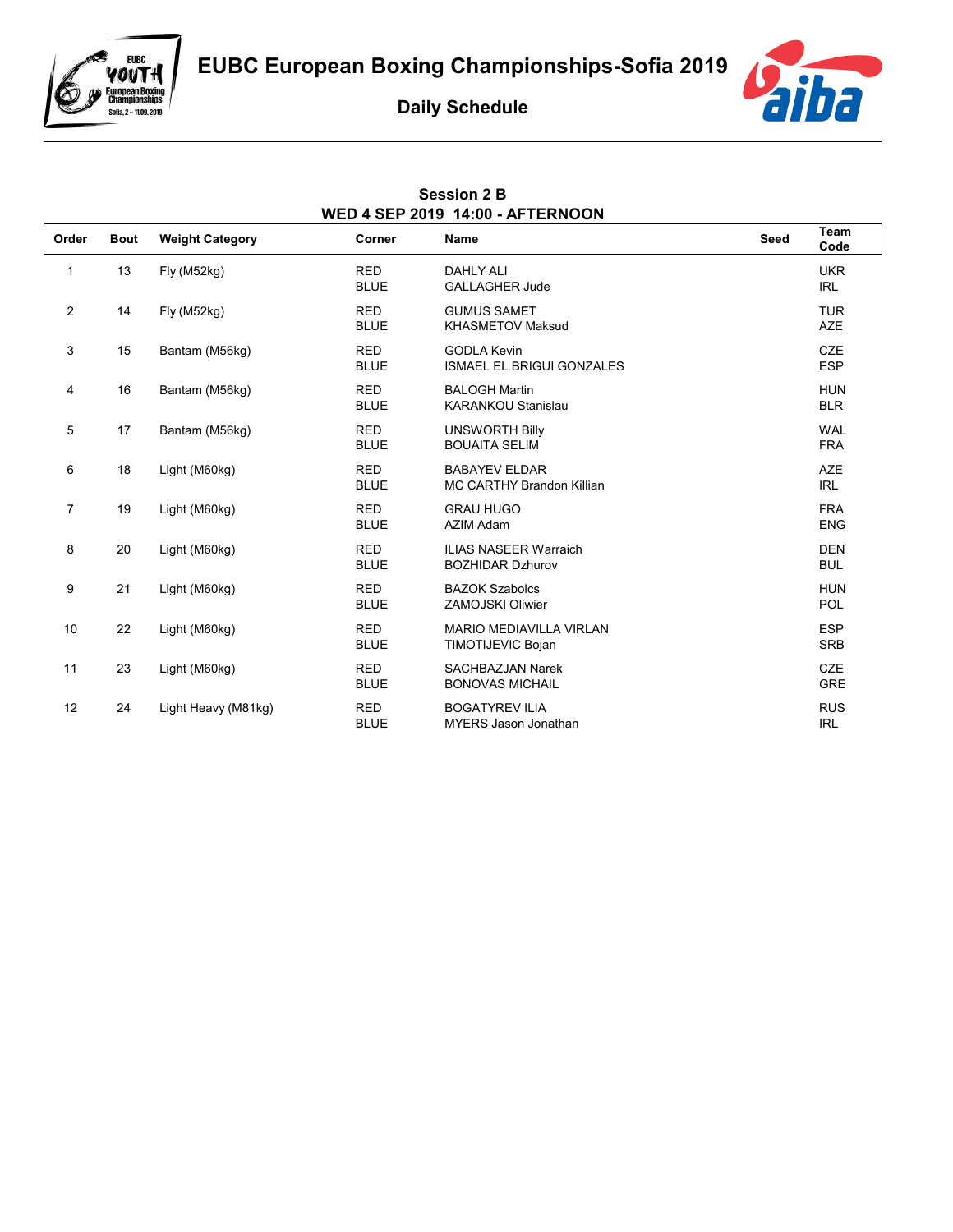

## e<br>Vouth **European Boxing<br>Championships** Sofia, 2 - 11.09, 2019



## **Daily Schedule**

**Session 3 A**

| <b>WED 4 SEP 2019 18:30 - EVENING</b> |             |                        |                           |                                                                      |             |                          |  |
|---------------------------------------|-------------|------------------------|---------------------------|----------------------------------------------------------------------|-------------|--------------------------|--|
| Order                                 | <b>Bout</b> | <b>Weight Category</b> | Corner                    | Name                                                                 | <b>Seed</b> | Team<br>Code             |  |
| $\mathbf{1}$                          | 25          | Light Fly (W48kg)      | <b>RED</b><br><b>BLUE</b> | <b>DURIKOVA Nicole</b><br><b>BALOGH Zsanett</b>                      |             | <b>SVK</b><br><b>HUN</b> |  |
| $\overline{2}$                        | 26          | Light Fly (W48kg)      | <b>RED</b><br><b>BLUE</b> | ZAKIFOVA Melek Aynurova<br>KAIVO-OJA Pihla                           |             | <b>BUL</b><br><b>FIN</b> |  |
| 3                                     | 27          | Light Fly (W48kg)      | <b>RED</b><br><b>BLUE</b> | <b>MARIA ANGELES GARCIA GONZALES</b><br><b>TER-BARSEGHYAN Gayane</b> |             | <b>ESP</b><br><b>ARM</b> |  |
| 4                                     | 28          | Light Welter (M64kg)   | <b>RED</b><br><b>BLUE</b> | <b>ZHYHAROV MAKSYM</b><br><b>BARAIA CHADI</b>                        |             | <b>UKR</b><br><b>FRA</b> |  |
| 5                                     | 29          | Light Welter (M64kg)   | <b>RED</b><br><b>BLUE</b> | <b>AYDEMIR MEHMET</b><br><b>TYNDALL Matthew</b>                      |             | <b>TUR</b><br><b>IRL</b> |  |
| 6                                     | 30          | Light Welter (M64kg)   | <b>RED</b><br><b>BLUE</b> | KUOGO Jason<br><b>LAURIKIETIS Erikas</b>                             |             | <b>SUI</b><br>LTU        |  |
| $\overline{7}$                        | 31          | Light Welter (M64kg)   | <b>RED</b><br><b>BLUE</b> | <b>SUCHY Erik</b><br><b>HORVATH Milan</b>                            |             | <b>CZE</b><br><b>HUN</b> |  |
| 8                                     | 32          | Welter (M69kg)         | <b>RED</b><br><b>BLUE</b> | <b>KUDRIAVEC Roman</b><br><b>NASIR Eivaz</b>                         |             | <b>LTU</b><br>SWE        |  |
| 9                                     | 33          | Welter (M69kg)         | <b>RED</b><br><b>BLUE</b> | <b>JARLINSKI Michal</b><br><b>MISALKO Marian</b>                     |             | POL<br><b>SVK</b>        |  |
| 10                                    | 34          | Welter (M69kg)         | <b>RED</b><br><b>BLUE</b> | <b>MEMIC Almir</b><br><b>DEDIC Gianni</b>                            |             | <b>SRB</b><br><b>GER</b> |  |
| 11                                    | 35          | Welter (M69kg)         | <b>RED</b><br><b>BLUE</b> | <b>DUHAN Topal</b><br>SHCHUROK Artur                                 |             | <b>TUR</b><br><b>BLR</b> |  |
| 12                                    | 36          | Welter (M69kg)         | <b>RED</b><br><b>BLUE</b> | МДКЕLД Aksa<br><b>NAGY Wilson</b>                                    |             | <b>FIN</b><br><b>HUN</b> |  |
| 13                                    | 37          | Welter (M69kg)         | <b>RED</b><br><b>BLUE</b> | <b>LJUBIMOV MAKSIM</b><br><b>MEHMED Emirdzhan</b>                    |             | <b>EST</b><br><b>BUL</b> |  |
| 14                                    | 38          | Welter (M69kg)         | <b>RED</b><br><b>BLUE</b> | <b>BERANEK Milos</b><br>SABLJIC Karlo                                |             | <b>CZE</b><br>CRO        |  |